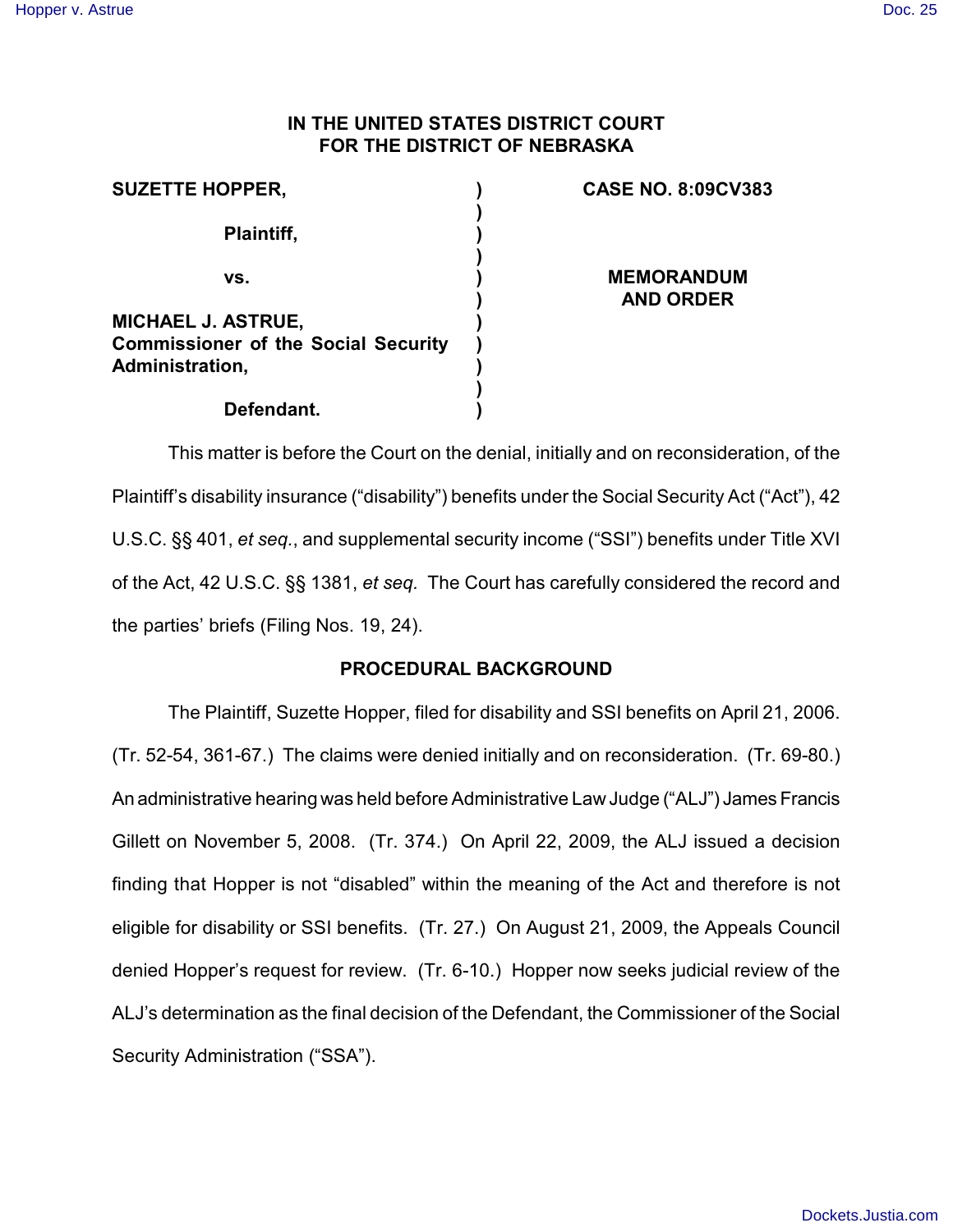Hopper claims that the ALJ's decision was incorrect because: 1) the ALJ failed to conclude that Hopper's weight loss impairment meets Listing 5.08; 2) the ALJ improperly relied on the evaluation of Roy W. Holeyfield, Jr., M.D., a consultative physician; and 3) the ALJ erred in not crediting Hopper's testimony.

Upon careful review of the record, the parties' briefs and the law, the Court concludes that the ALJ's decision denying benefits is supported by substantial evidence on the record as a whole. Therefore, the Court affirms the Commissioner's decision.

### **FACTUAL BACKGROUND**

#### *Pre-Hearing Documentary Evidence*

The record shows that in December 2004, Hopper went to the Midlands Community Hospital with complaints of right flank pain and hematuria. Hopper reported that she had a kidney removed at age eight due to cancer, but she reported no significant kidney problems since then. (Tr. 155.) Testing revealed renal insufficiency, and Hopper was transferred to the University hospital. (Tr. 156-57.) Hopper's right kidney was drained. (Tr. 179.) During a followup visit in January 2005, Hopper reported she was "feeling well." (Tr. 228.)

In May 2005, Hopper saw urologist Larry Siref, M.D., with complaints of persistent low back pain. Dr. Siref did not think her pain was related to her kidney problems, and he recommended that she follow up with her primary care physician. (Tr. 254.) In June 2005, Hopper saw her primary care physician, Kimberly Jarzynka, M.D., complaining of chronic low back pain. (Tr. 244.) On examination, Hopper had decreased range of motion in her back, but straight-leg raises were negative for pain. (Tr. 245.) X-rays of her upper lumbar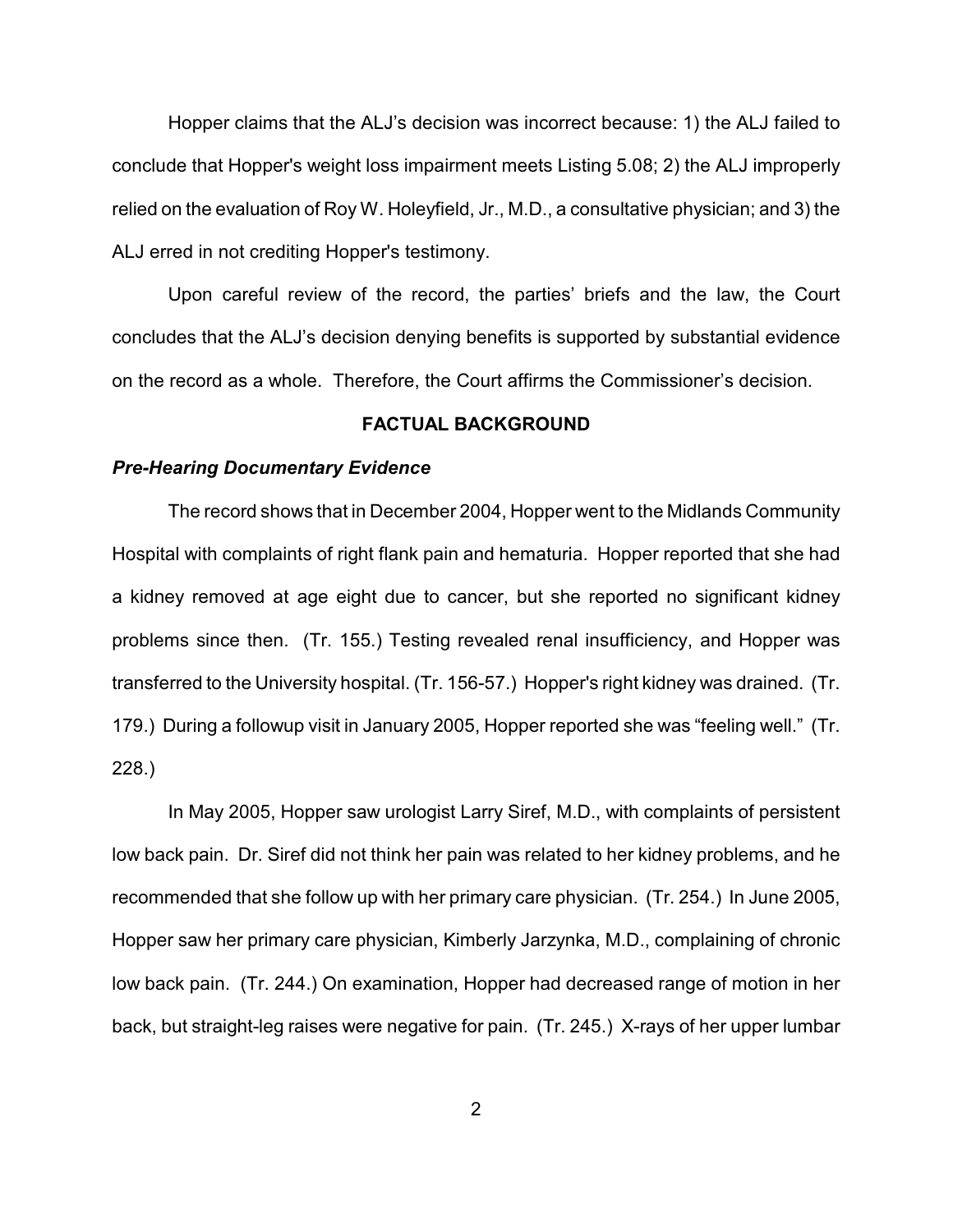spine showed early degenerative changes. (Tr. 246.) Dr. Jarzynka recommended physical therapy and told Hopper to take Tylenol as needed for pain. (Tr. 245.)

In July 2005, Hopper began physical therapy to treat her low back pain. (Tr. 231- 32.) Later that month, however, Hopper told Dr. Jarzynka that she did not return to physical therapy after her first visit, and that she was not doing the recommended exercises because they caused pain. Dr. Jarzynka recommended that Hopper continue with physical therapy. (Tr. 243.) In August 2005, Hopper was discharged from physical therapy because she did not make any more appointments or contact the therapist after her initial visit. (Tr. 230.)

In May 2006, Hopper returned to Dr. Jarzynka with low back pain that reportedly began after her kidney was drained in December 2004. She said physical therapy<sup>1</sup> had not helped. On examination, Hopper's back was tender but straight-leg raises were negative. Hopper denied any weakness or tingling in her legs, and her bowel and bladder functions were normal. (Tr. 239.) Dr. Jarzynka assessed chronic low back pain and prescribed regular Tylenol and amitriptyline. (Tr. 239-40.)

In June 2006, Hopper saw Susan Polack, P.A.C., for a cold that resulted in a diagnosis of possible sinusitis. Significantly, Ms. Polack described Hopper as a "wellnourished thin white female in no apparent distress." (Tr. 238.) Ms. Polack prescribed Zithromax for Hopper's cold symptoms. (Tr. 238.)

In June 2006, state agency physician Glen Knosp, M.D., opined, based on his record review, that Hopper could perform a full range of light work despite her kidney

 $A$ s stated, Hopper attended only one session of physical therapy.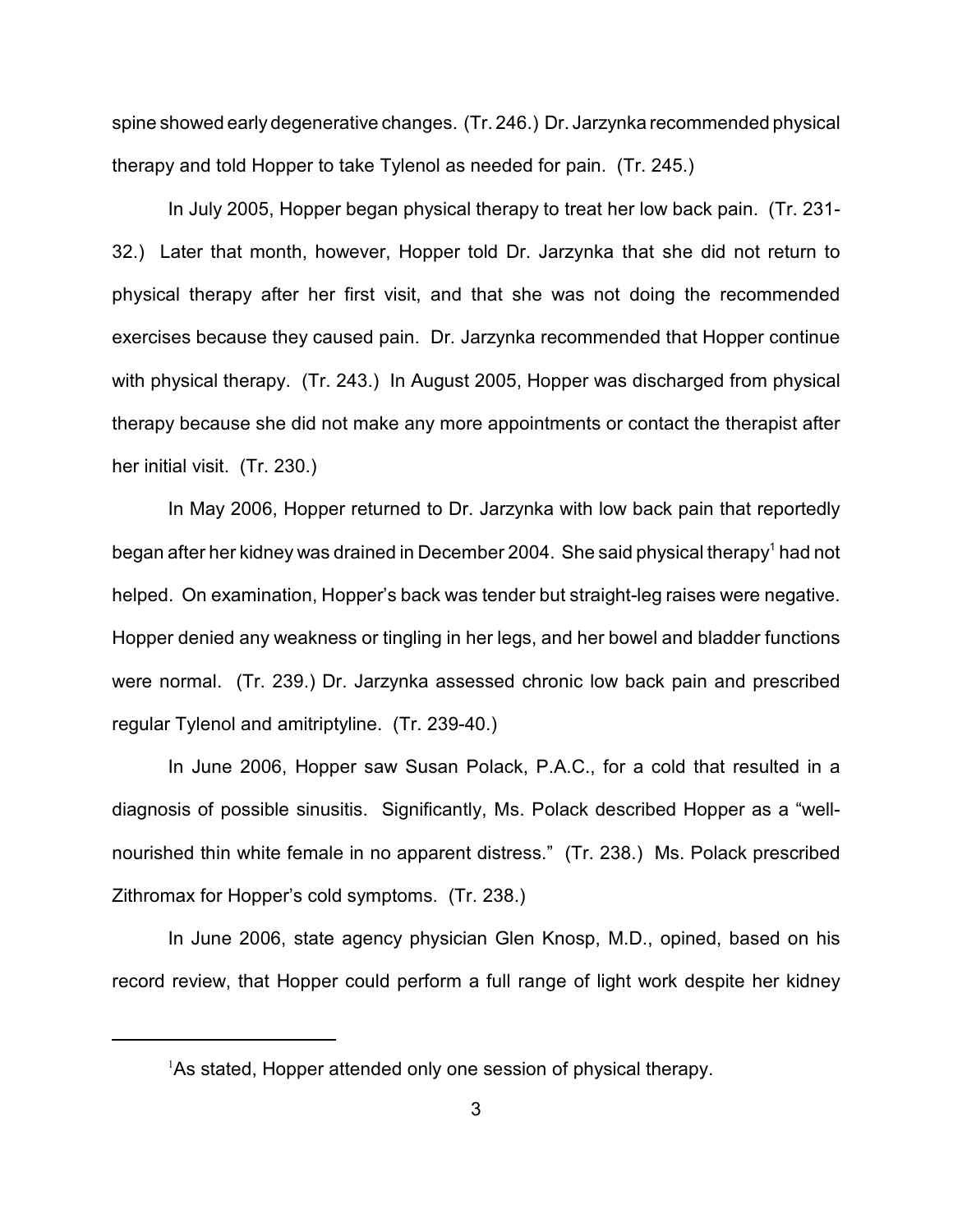problems. (Tr. 144-51.) Dr. Knosp concluded that Hopper's self-reported functional limitations were not supported by the record. (Tr. 149.)

In July 2006, Hopper returned to Ms. Polack for a routine examination. She reported having chronic pelvic pain that radiated to her back, and she stated she treated her pain by drinking up to five beers daily. (Tr. 236.) Ms. Polack declined Hopper's request for narcotics and recommended a pelvic ultrasound. (Tr. 237.)

In February 2007, Hopper saw John L. Smith, M.D., for evaluation. Dr. Smith described Hopper on examination as "quite comfortable and relaxed." (Tr. 278.) Hopper reported having "pains" in her chest or gastric area. Dr. Smith stated that her pain could be investigated, but Hopper declined treatment due to her lack of insurance coverage and stated that she merely wanted to make a record of her complaints. (Tr. 278-79.)

In January and February 2008, Hopper saw Dr. Jarzynka with complaints of abdominal pain, fatigue, irritability, and depression. (Tr. 275, 325.) Dr. Jarzynka prescribed Zoloft for Hopper's mood and Omeprazole for her abdominal pain and reflux symptoms. (Tr. 276.) In March 2008, Hopper returned to Dr. Jarzynka for followup regarding her depression. (Tr. 273.) She reported that Zoloft had significantly helped her mood, her reflux was better, and her appetite had improved "a bit." (Tr. 273-74.) The examination was essentially normal, except for bronchitis and palpitations that were evaluated with a heart monitor. (Tr. 273.) The monitor revealed some occasional premature ventricular contractions and isolated premature atrial contractions. (Tr. 25, 318.) Hopper complained of spotting before her periods, yet she declined a pelvic examination. Dr. Jarzynka recommended that Hopper that she obtain an endometrial biopsy, a pelvic examination, and a Pap smear. In April 2008, Hopper returned to Dr. Jarzynka for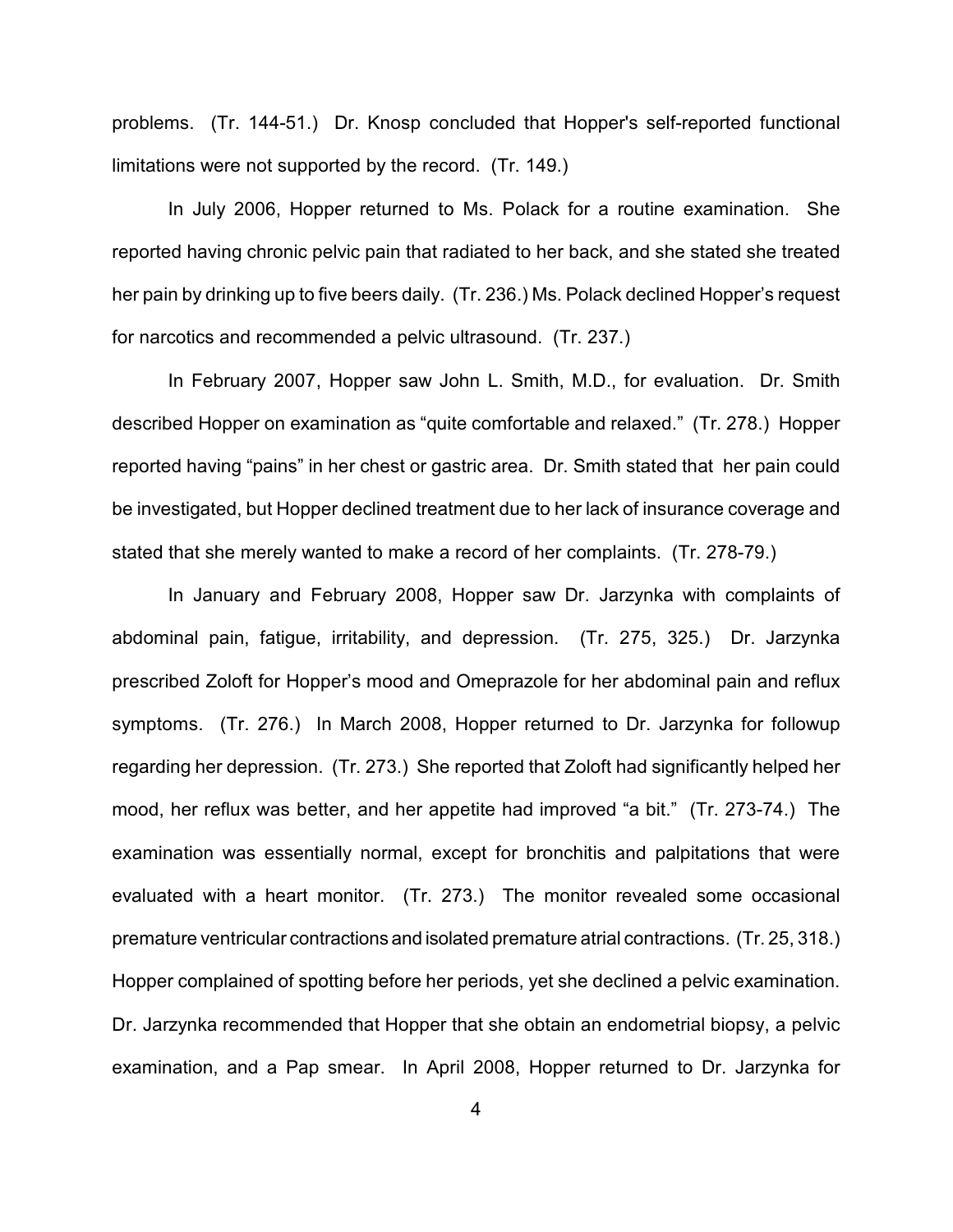numerous complaints. Despite her wheezing, Hopper had not filled her inhaler. Hopper reported having recurrent gallbladder attacks after eating "fatty foods." (Tr. 271.) She also noted that she had been active and that her weight had decreased. (Tr. 271.) On examination, Hopper's abdomen was soft and nondistended, and she had positive bowel sounds. Dr. Jarzynka described Hopper's gallbladder attacks as "self-limiting," and she recommended that Hopper treat them by avoiding fatty and bothersome foods. Dr. Jarzynka again recommended that Hopper obtain an endometrial biopsy. $2$  (Tr. 272.)

Also in April 2008, Hopper saw Michael Griess, M.D., with complaints of a gradual decrease in vision in her right eye. An examination revealed Hopper had only 20/200 vision in her right eye due to a cataract. (Tr. 287.) Dr. Griess recommended cataract surgery, and he offered to provide her with a referral for financial assistance for the surgery. (Tr. 287-88.) In May 2008, Hopper returned to Dr. Siref, and he described Hopper's kidney issues as "relatively stable." (Tr. 298.) Although Dr. Siref acknowledged that Hopper had lost some weight with nausea and vomiting and had gallstones, he stated that she was "doing fine from a urological standpoint." (Tr. 298.) In September 2008, Hopper returned to Dr. Siref with complaints of "flank pain and a history of numerous issues including weight loss and just [an] ill feeling." (Tr. 308.) Dr. Siref again stated that Hopper's problems were not urologically related, but he was concerned about her weight loss and recommended that she see her primary care physician. (Tr. 308.)

 $2$ According to the record, Hopper never had the twice-recommended biopsy. (Tr. 388.)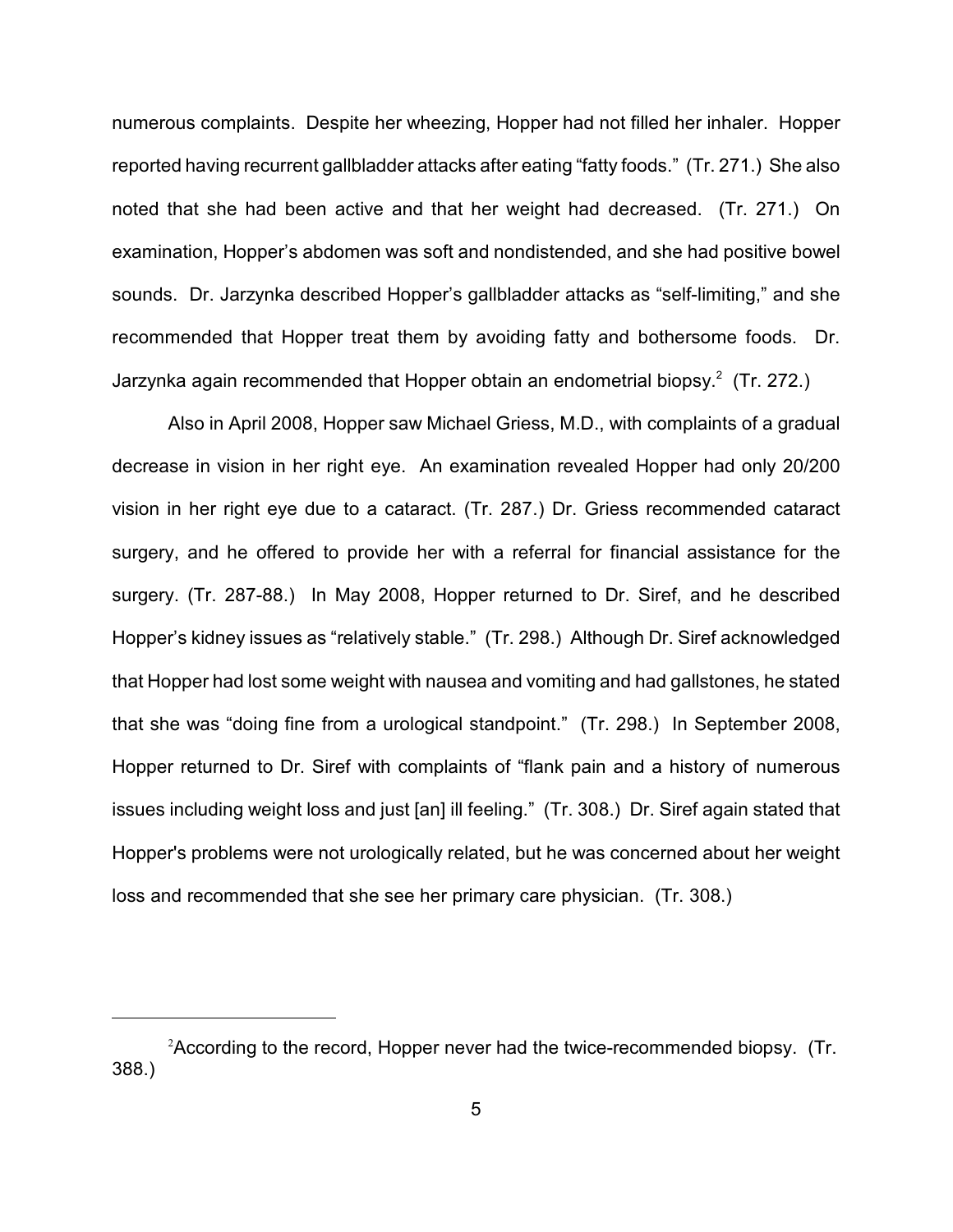## *Hopper's Testimony*

On November 5, 2008, Hopper testified at her administrative hearing held before the ALJ. Hopper testified she finished high school and while there she had some special education classes. (Tr. 379.) She had trouble reading due to comprehension and vision. (Tr. 379-80.) She stated she had arthritis-like pain in her left shoulder. She recalled that her disability began with her hospitalization in December 2004. (Tr. 381.) Hopper's husband supported her with earnings from a temporary job, and their twenty-year old daughter lived with them in their apartment. They received food stamps. Her daughter did not work and just "[took] care of" Hopper. (Tr. 381-82.)

Hopper testified that she stopped drinking in January 2008. She said she weighed 80 pounds and stood four feet and eleven inches tall. (Tr. 383-84.) Hopper testified that in January 2008, she weighed 88 pounds. Hopper testified that she had been seeing a nutritionist, Lisa, who is a P.A.C. with Dr. Jarzynka, during the two months prior to the hearing. (Tr. 384, 398.) Hopper testified that she followed the diet given to her for two months, yet she continued to lose weight. Hopper stated she had gallstones and stomach pains that she described as cramping, bloating, and sharp pains that come and go. (Tr. 385.) She stated that the stomach pains did not appear related to anything in particular, varied in length but lasted up to twenty minutes, and caused her to eat less. (Tr. 386.) Hopper testified that she also had constant, daily kidney pain that she said was in her kidney area and back. She could not associate increased kidney pain with any triggering factors. She also complained of frequent headaches and urination. She described frequent urination as voiding twelve times daily, sometimes without warning and resulting in accidents. She described her urination as sometimes painful. She testified that she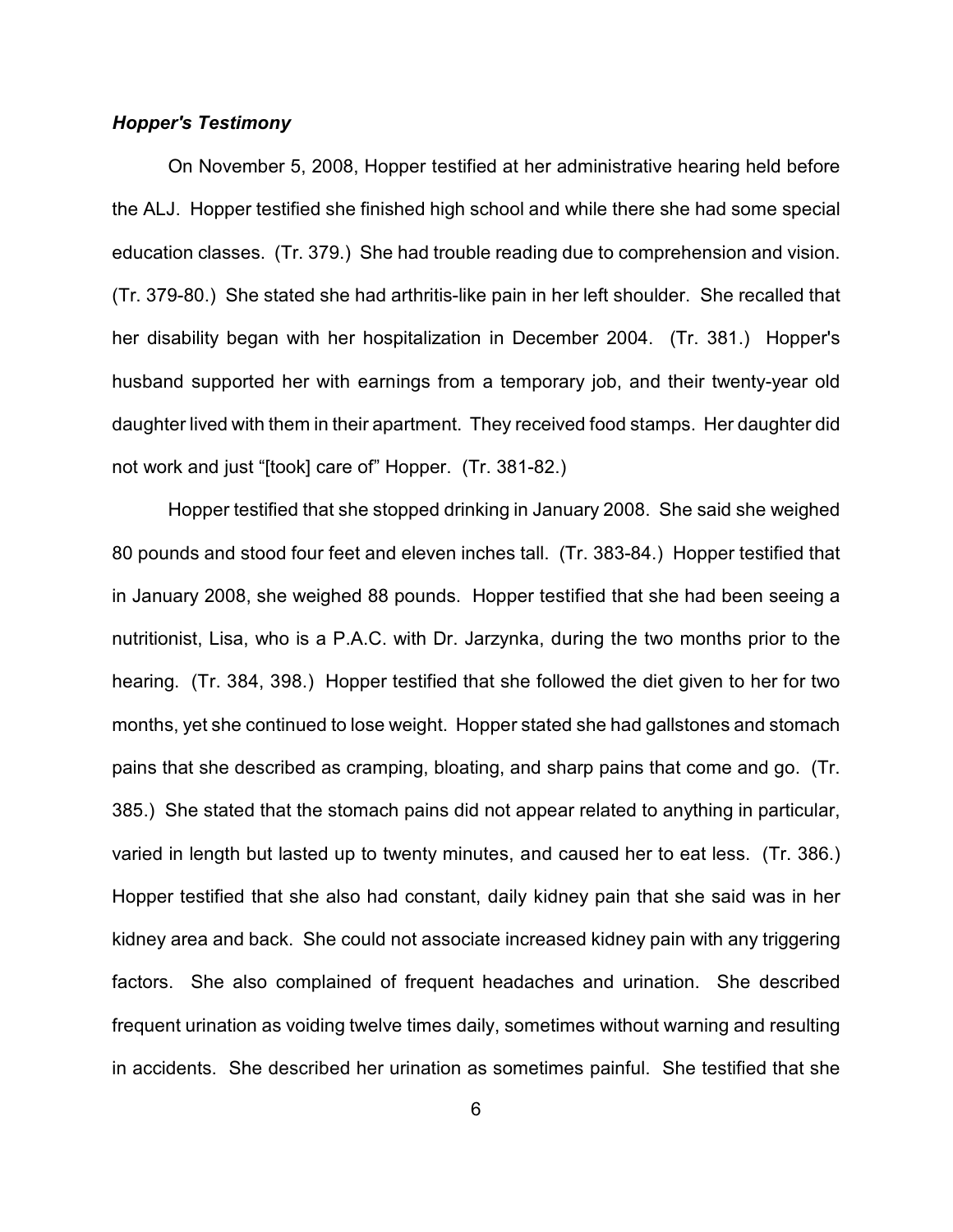experienced bad headaches daily. She took aspirin for her headaches and lay down for about an hour, adding that she did not take anything stronger because of her kidney. (Tr. 387-88, 390-91.) Hopper testified that she had the recommended endometrial biopsy at the University of Nebraska Medical Center on her OB/Gyn doctor's order, yet she did not know the results. The record does not include any report or other reference to a biopsy. (Tr. 388-89.) She noted her vision problems due to her cataract, but she had not had the surgery because she was afraid to do so. (Tr. 392.) Hopper referred to her depression, noting that her medication was changed from Zoloft to Citalopram because the Zoloft caused racing thoughts. Although she stated the Citalopram helped her depression, she said she still had days when she was moody and crying. (Tr. 394.) Hopper felt she was under a lot of stress due to her pain and the effect it had on her life, yet she acknowledged she had not sen a counselor as recommended by Dr. Jarzynka because of transportation problems. (Tr. 395.) Hopper last drove four months prior to the hearing, and she said she could no longer drive due to chronic pain and vision problems. Hopper also testified that she experienced daily pain, that she associated with her heart, radiating from under her left armpit into the fingers on her left hand. (Tr. 396.) Hopper could not associate her heart palpitations with any particular triggering factors. (Tr. 397.) Hopper stated that eating fatty foods caused gallstone attacks, though she also stated that she was recently having weekly attacks when she had not eaten anything. She testified she was seeing a nutritionist and avoiding fried and fatty foods. (Tr. 398.) She used a heating pad for her back and kidney pain, rubbed her kidney area, and used a topical cream on her shoulder. (Tr. 398-99.) She used the heating pad in a seated position and while lying down. At the hearing she used a cushion behind her back for comfort and to help her pain. (Tr. 399.)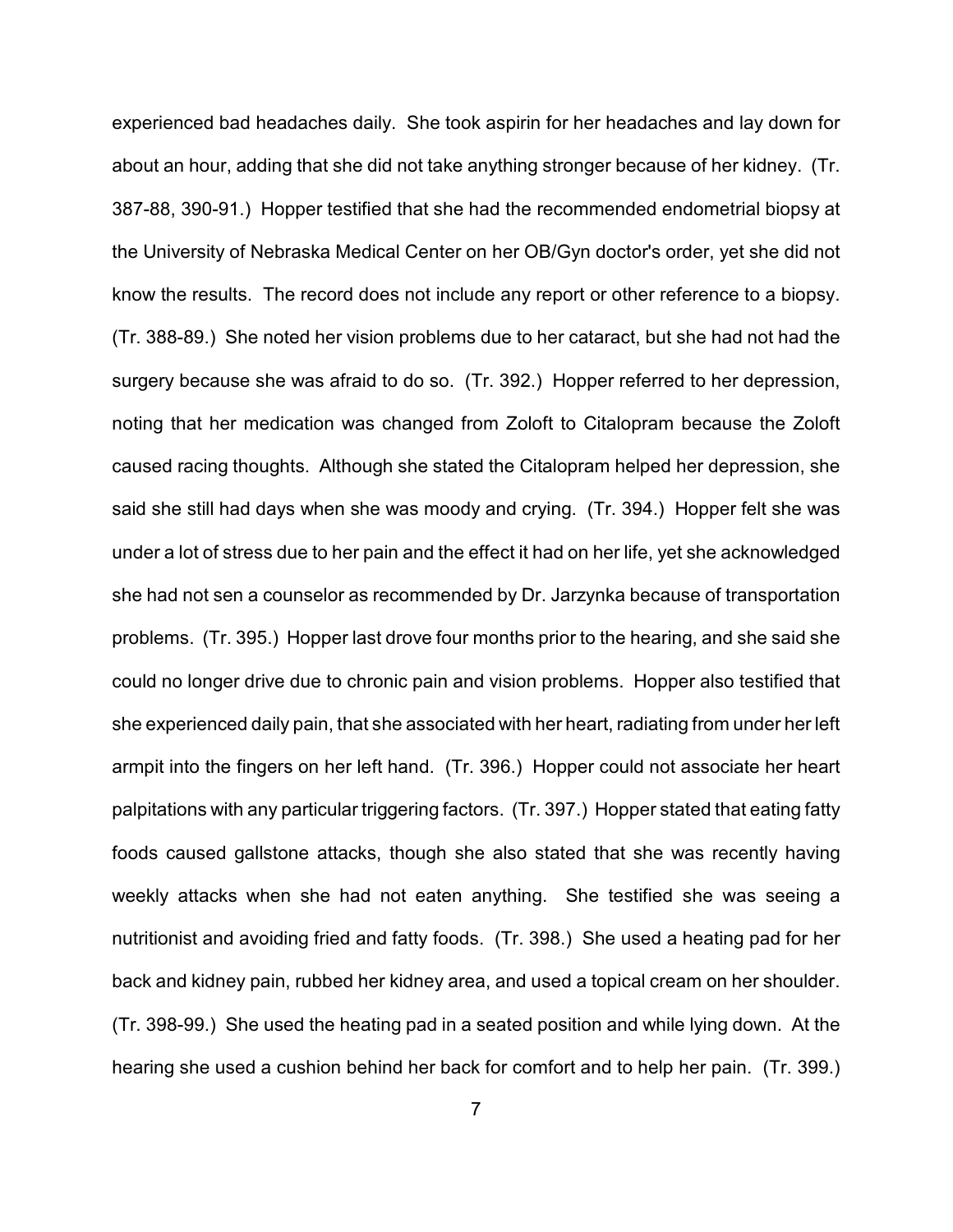Hopper also testified that she got up and moved around, or paced, to help her pain. She stated that she did this throughout each day. (Tr. 400.)

Hopper testified that her daughter cooked and cleaned. Hopper shopped once a month for groceries after she received food stamps, and her husband and daughter did any other necessary shopping. When she shopped, she did not lift or carry. (Tr. 400.)

Hopper clarified that when she worked for three months at a Payless shoe store, she worked thirty-two hours per week and not two hours as reported in the written answers to interrogatories. (Tr. 400-01.) She was a sales associate, and she also stocked shoes and unloaded boxes and crates. She used a ladder. This job lasted three months and ended in December 2004. Immediately prior to the Payless job, she worked in a school cafeteria. (Tr. 401.) There she was a lunch food server for four hours daily. (Tr. 402.) Before working at the school cafeteria, Hopper worked part-time at a Baker's grocery store deli counter. (Tr. 402-03.) Hopper was also a cashier at Family Dollar for two weeks in 1997. (Tr. 403.) At some point she worked at an insurance company. (Tr. 402.)

Hopper testified that she used an Advair inhaler twice daily, which caused her to be shaky and dizzy for half the day due to a sulfa allergy. (Tr. 403.) Hopper stated that Dr. Jarzynka recommended that she see a dentist. (Tr. 405.) However, Hopper said it had been "a while" since she had seen a dentist. (Tr. 404.)

The ALJ ordered Hopper to go for a consultative examination with an internist after the hearing. (Tr. 405-06, 418.)

8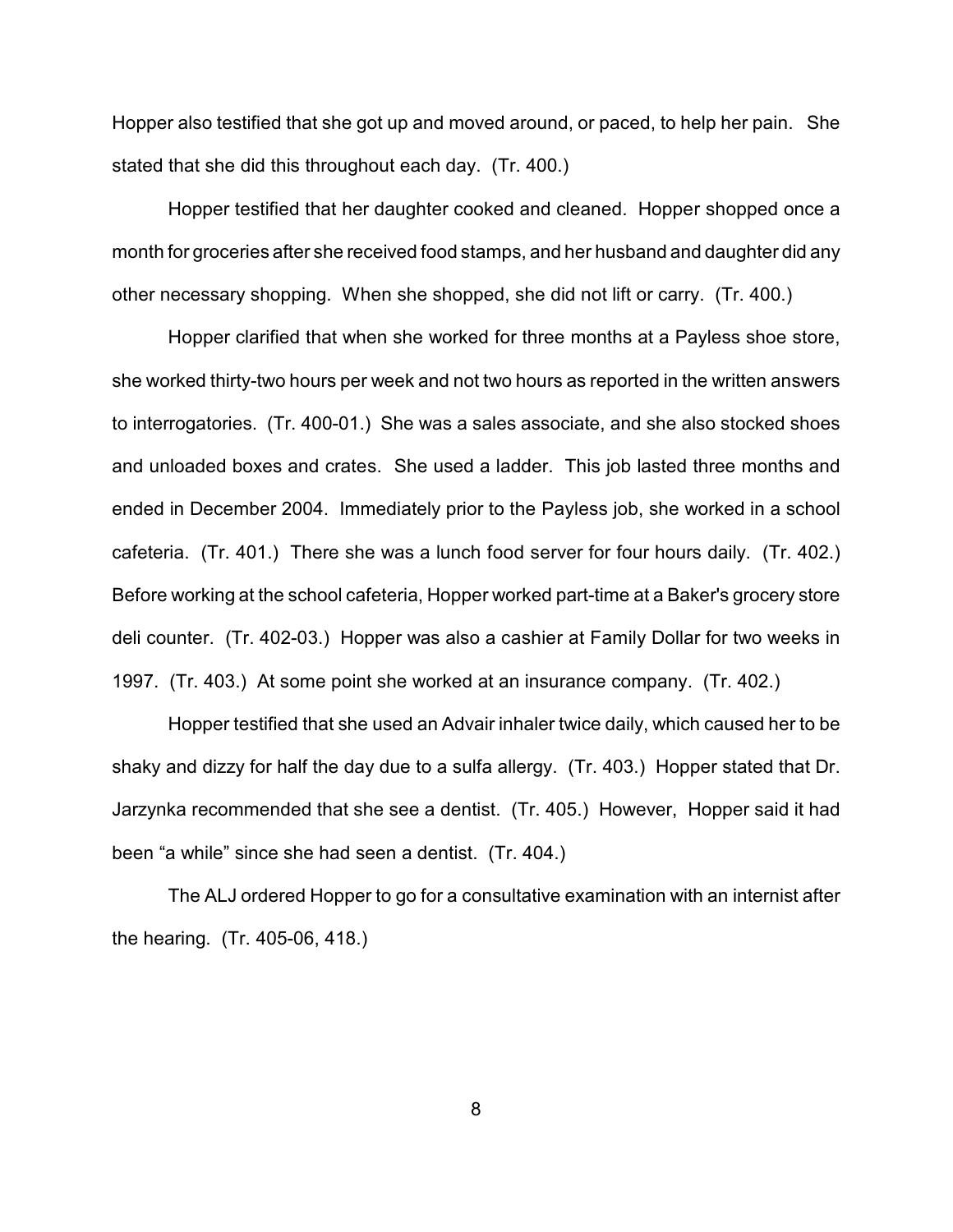## *Vocational Expert's Testimony*

The ALJ asked the vocational expert ("VE") to consider a hypothetical claimant of Hopper's age, education, and work experience, who generally could perform sedentary work. (Tr. 407-08.) The ALJ noted, however: the claimant could not push or pull levers repeatedly with her legs; she could twist, bend, turn, stoop, and squat only occasionally; and could not crawl, kneel, use vibrating tools or motor vehicles, work with small objects the size of pea, or work around unprotected heights, extreme temperatures, or hazards. (Tr. 408-10.) Finally, the ALJ noted that, while seated, the claimant would need to stand for five of every thirty minutes. (Tr. 411.) The VE responded that such a claimant could work as a sedentary food and beverage order clerk (27,600 jobs nationally; 230 in Nebraska; 1,600 in the immediate four-state region), and packager (25,000 sedentary jobs nationally; 100 in Nebraska; 700 in the immediate four-state region). (Tr. 411-12.) Assembly jobs were eliminated due to Hopper's eyesight. (Tr. 412.)

A second hypothetical was posed that included the limitations set out in the first hypothetical. Also included were five-minute bathroom breaks once in the morning and once in the afternoon in additional to normal breaks. With this addition, the VE opined that the claimant could not perform any jobs. (Tr. 413.)

In the third hypothetical, in addition to the limitations in the first hypothetical, the VE was asked to assume the claimant had back and kidney pain requiring her to lie down for an hour each day at a time other than normal breaks. With these limitations, the VE opined that the claimant could not perform any jobs. (Tr. 413.)

9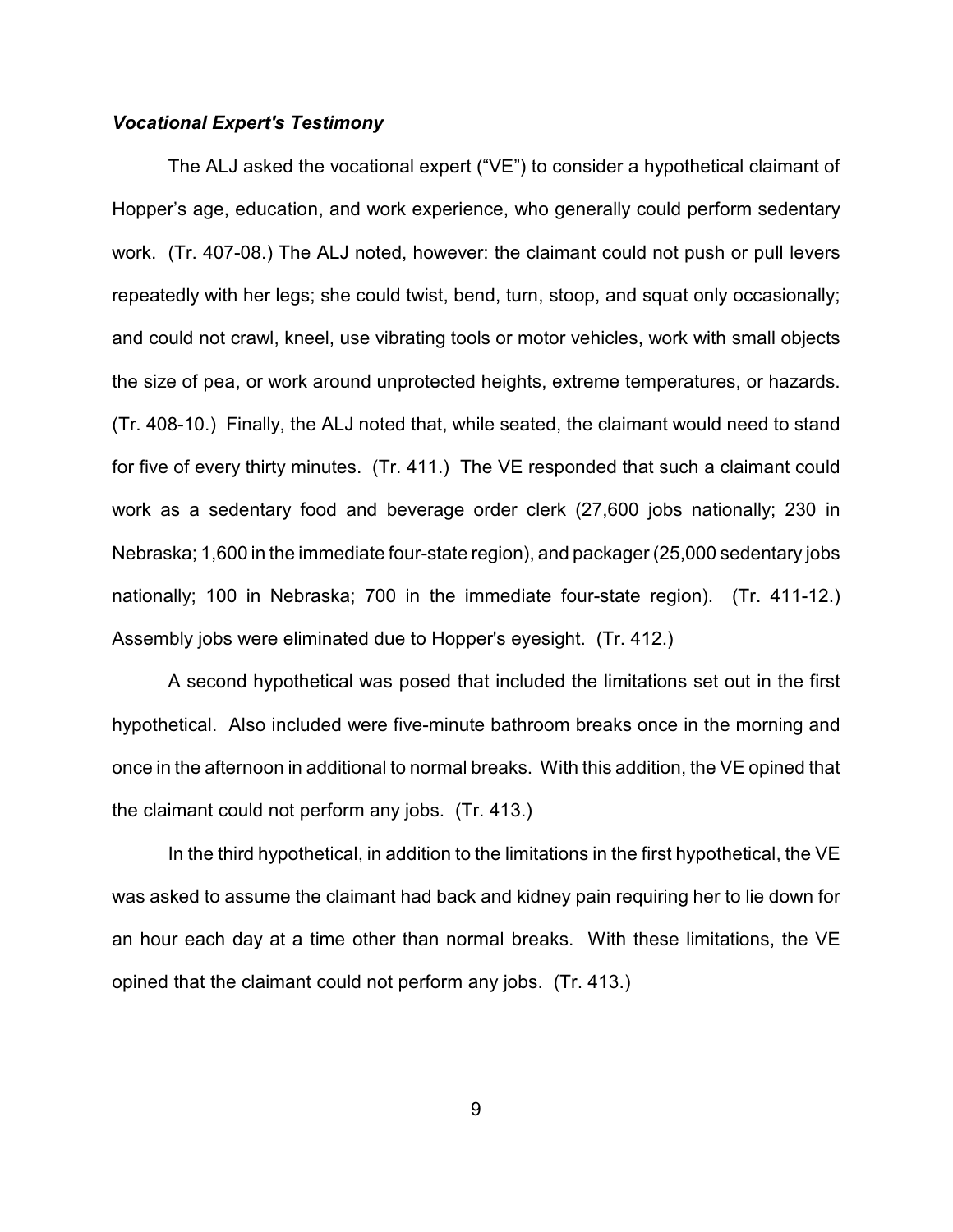### *Post-Hearing Consultative Examination*

Roy W. Holeyfield, Jr., M.D., examined Hopper on December 3, 2008, as the ALJ ordered. Hopper complained of kidney pain and shortness of breath requiring use of her inhaler. It was noted that Hopper had been around second-hand smoke all her life as her family members, including her husband, smoked. Hopper also described headaches lasting three or four hours for which she took aspirin. Last, she complained of daily fatigue that she attributed to her pain. (Tr. 345-46.) Her height was recorded as five feet, and her weight was 79 pounds. Dr. Holeyfield described her as "rather frail-appearing and cachectic" and "modestly anxious." (Tr. 347.)

Dr. Holeyfield's examination revealed anxiousness, moderate lumbosacral spine tenderness, and significant weight loss marked by a protruding thoracic and lumbar spine. (Filing No. 347.) Otherwise, the examination was normal. Dr. Holeyfield assessed Hopper with: chronic, bilateral low back pain; right-sided "kidney" pain; emphysema secondary to secondhand smoke; chronic headaches, most likely migraines secondary to stress and anxiety; fatigue; and anxiety. (Tr. 348-49.) He thought her self-described "kidney" pain might be muscular. (Tr. 348.)

Regarding lifting and carrying, Dr. Holeyfield stated that Hopper could lift and carry up to ten or fifteen pounds on a constant basis, but he stated this would best be done while sitting. He opined that she could lift between twenty and twenty-five pounds on an occasional basis. He had no concerns regarding Hopper's ability to handle objects, see, hear, or speak. He recommended standing or walking only up to ten or fifteen minutes hourly. He saw no limitations with sitting, but he recommended changing position for ten minutes for each hour of sitting if Hopper sits for more than one hour. He recommended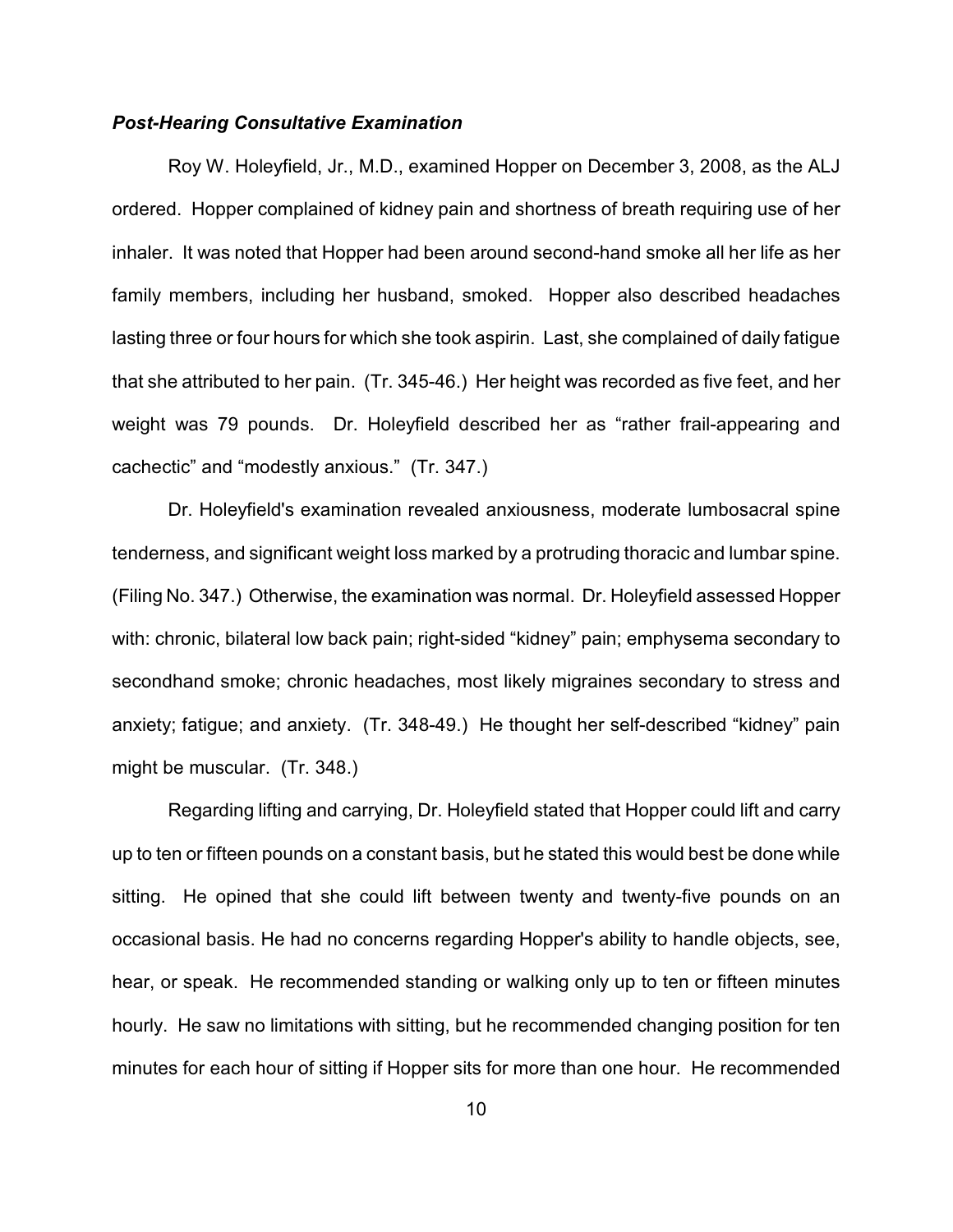no stooping, climbing, kneeling, or crawling. (Tr. 348-49.) He recommended no exposure to hazards such as dust, fumes, extreme temperatures. Finally, Dr. Holeyfield noted that although anxiety and depression were not a part of the examination, Hopper had difficulty with social interactions and therefore might have problems relating to other employees. (Tr. 349.)

Dr. Holeyfield also completed a medical source statement, in the form of a checklist, based on his one-time examination reflecting that Hopper could: lift and carry up to ten pounds on an occasional basis; never lift or carry more than ten pounds; sit, stand, and walk only two hours each in an eight-hour work day and not for longer than fifteen minutes at a time. (Tr. 350-51.) He allowed for occasional climbing and stooping. (Tr. 353.)

The ALJ sent Dr. Holeyfield a followup letter asking him to clarify some inconsistencies between his report and completed medical source statement. In his response, Dr. Holeyfield: described Hopper as "frail and cachectic"; clarified that Hopper could lift between twenty and twenty-five pounds on an occasional basis; and appeared to opine that Hopper could not work an eight-hour day because she was "frail and cachectic" and had back pain. (Tr. 357.)

#### **THE ALJ'S DECISION**

After following the sequential evaluation process set out in 20 C.F.R. §§ 404.1520 and 416.920, $3$  the ALJ concluded that Hopper was not disabled in either the disability or the SSI context. (Tr. 27.) Specifically, at step one the ALJ found that Hopper had not

<sup>&</sup>lt;sup>3</sup> Section 404.1520 relates to disability benefits, and identical § 416.920 relates to SSI benefits. For simplicity, in making further references to the social security regulations the Court will only refer to their disability regulations.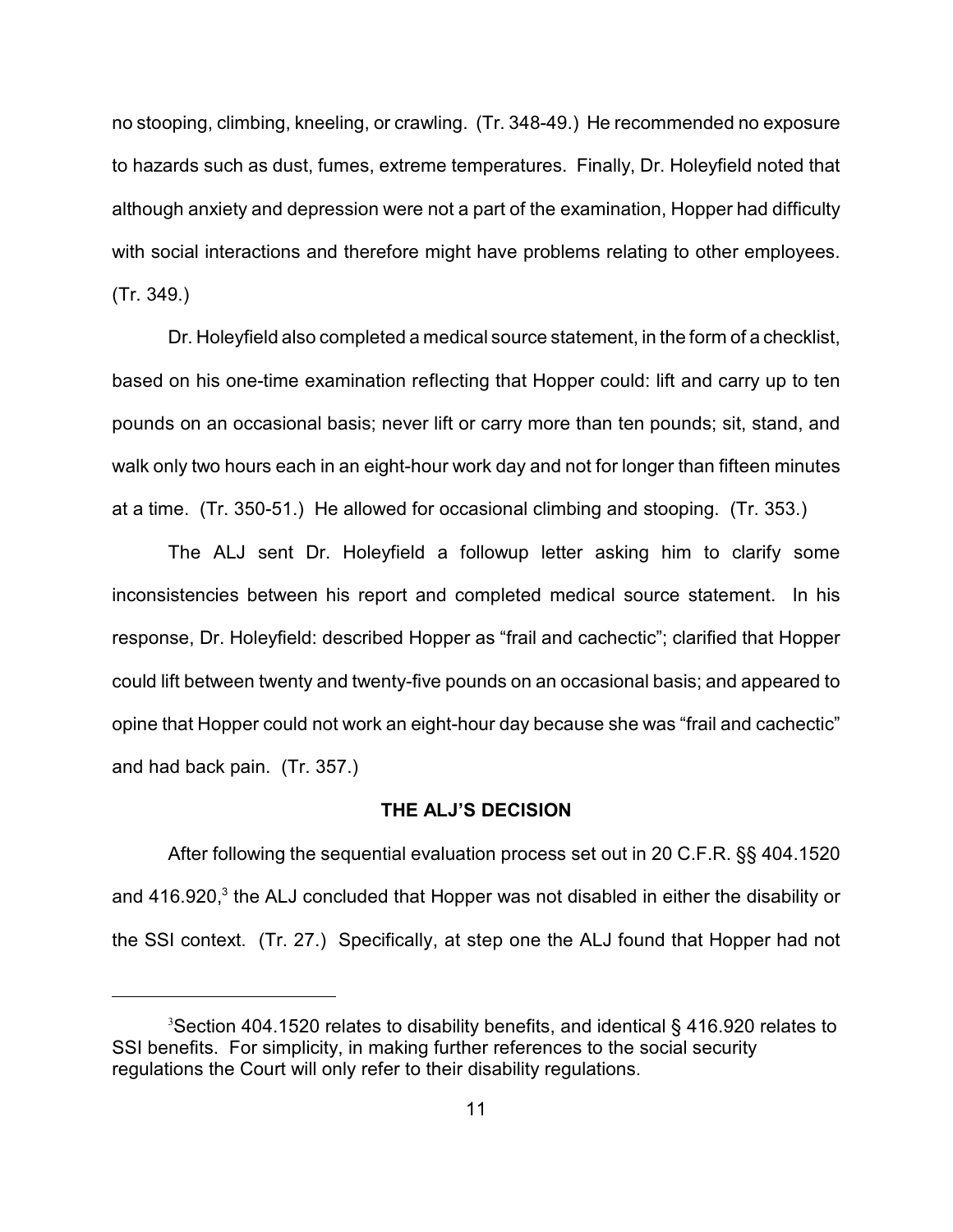performed substantial gainful work activity since December 8, 2004. (Tr. 18.) At step two, the ALJ found that Hopper had the following medically determinable "severe" impairments:

Solitary kidney, status post left nephrectomy for Wilms tumor at age eight; acute renal failure in December 2004, with residual fatigue; right hydronephrosis (swelling of the kidney due to a backup of urine); displaced right kidney; vision loss, with cataracts; left shoulder pain; depression; alcohol consumption; and cholelithiasis (gallstones).

(Tr. 18.)

The ALJ found that "[t]hese impairments interfere more than minimally" with Hopper's ability to perform basic work related functions. The ALJ noted that because Hopper's back pain had not interfered with her ability to work for at least twelve continuous months, her back impairment was not considered "severe." (Tr. 19.)

At step three, the ALJ discussed Hopper's impairments in detail. He found that her weight loss of December 2008 resulting in a body weight of 79 pounds with a height of five feet "appears to approach" Listing  $5.08<sup>4</sup>$  The ALJ found that Hopper's medically determinable impairments, either singly or collectively, did not meet section 12.04 or any other section of Appendix 1 to Subpart P of the Social Security Administration's Regulations No. 4, known as the "listings." (Tr. 23-24.) The ALJ noted that cataract surgery was an option, but Hopper had not pursued surgery out of fear. He noted that her left shoulder pain was not associated with a nonunion of a fracture or other condition set out in a musculoskeletal listing. The ALJ found that Hopper's mental impairments did not equal Listings 12.04 (Affective Disorders) or 12.09 (Substance Addiction Disorders). The ALJ explained his finding that her mental impairments did not meet the requirements of

<sup>&</sup>lt;sup>4</sup> Listing 5.08, describing the impairment of weight loss, is quoted in the Discussion section of this memorandum and order.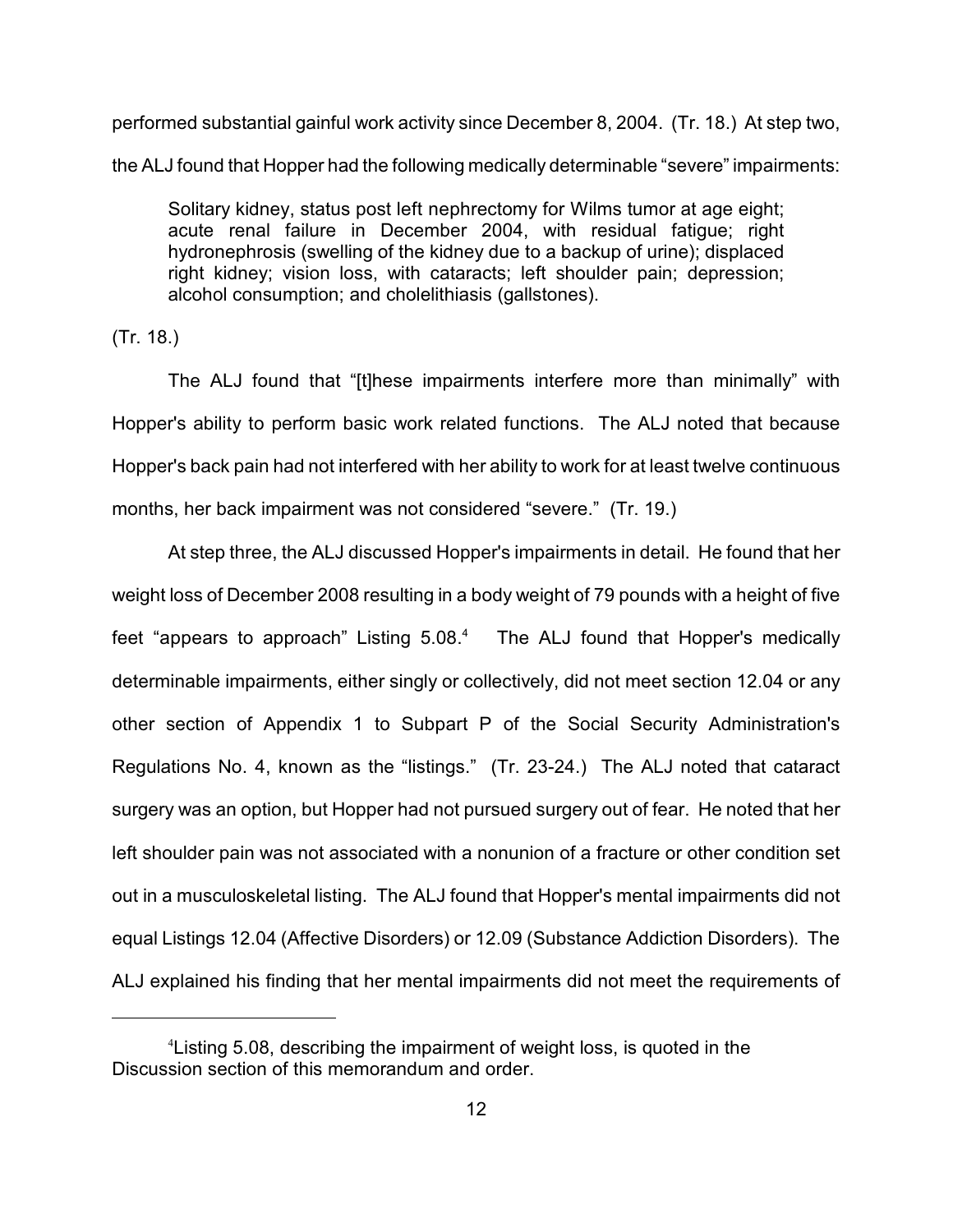"paragraph  $B$ ,"<sup>5</sup> which requires that mental impairments result in at least two of the following: marked restrictions of daily living activities; marked difficulties in maintaining social functioning; marked difficulties in maintaining concentration, persistence, or pace; or repeated episodes of decompensation, each of which must be of extended duration. Listing 12.04, **[**] B. The ALJ noted that a "marked" limitation is defined as more than moderate but less than extreme.<sup>6</sup> He also referred to the definition of "repeated episodes" of extended duration as three episodes within one year, or an average of one every four months, with each episode lasting for at least two weeks.<sup>7</sup> The ALJ reasoned that Hopper had none-to-mild restriction in daily living activities and any limitations were due to physical rather than mental conditions. He noted that she showed, at the most, mild difficulties in social functioning. The ALJ noted mild to moderate difficulties in Hopper's concentration, adding that she had not had episodes of extended duration that met the criteria of Listing 12.00(C)(4). The ALJ also found that Listing 12.04(C) was not satisfied. $8$ 

 $6$ A "marked" limitation is defined at 18 C.F.R. Part 404, Subpart P, Appendix 1, § 12.00(C).

The applicable social security regulation recites the definition used by the ALJ. Also, the regulation states: "If you have experienced more frequent episodes of shorter duration or less frequent episodes of longer duration, we must use judgment to determine if the duration and functional effects of the episodes are of equal severity and may be used to substitute for the listed finding in a determination of equivalence." 18 C.F.R. Part 404, Subpart P, Appendix 1, § 12.00(C)(4).

<sup>8</sup> Paragraph C requires a "[m]edically documented history of a chronic affective disorder of at least 2 years' duration that has caused more than a minimal limitation of ability to do basic work activities, with symptoms or signs currently attenuated by medication or psychosocial support," together with: repeated episodes of decompensation, each of extended duration; a residual disease process that would

<sup>&</sup>lt;sup>5</sup> Listing 12.04 may be met by meeting the requirements of paragraph A and B, or C, of Listing 12.04.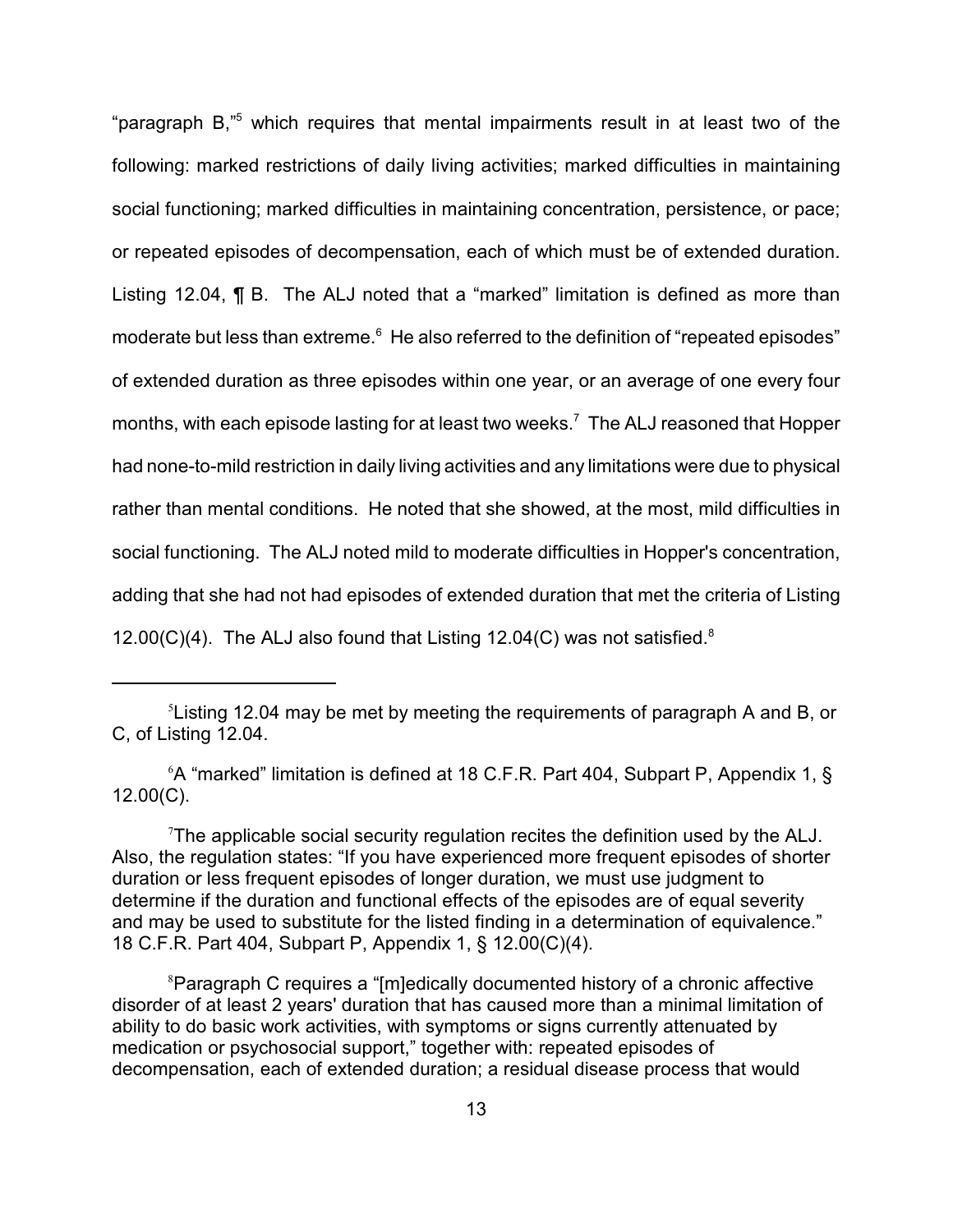With respect to step four, the ALJ determined that Hopper could not have sufficient RFC to perform her past relevant work because she had no past relevant work.

At step five, the ALJ found that Hopper had the residual functional capacity to perform sedentary work with detailed limitations relating to: pushing and pulling; bending, twisting, turning, crawling, kneeling, stooping, squatting, and stair climbing; vibrating tools; operation of vehicles; unprotected heights; temperature and humidity; environment; vision; standing and sitting; and understanding or making judgments in complex work-related decisions. The ALJ's opinion included an in-depth analysis of Hopper's testimony, as well as the documentary evidence including reports of treating physicians and state agency physicians. The ALJ gave great weight to the opinions of Dr. Holeyfield, the consultative physician who evaluated Hopper after the hearing.

For these reasons, the ALJ concluded that Hopper was not disabled.

#### **STANDARD OF REVIEW**

In reviewing a decision to deny disability benefits, a district court does not reweigh evidence or the credibility of witnesses or revisit issues *de novo*. *Bates v. Chater*, 54 F.3d 529, 532 (8<sup>th</sup> Cir. 1995); *Harris v. Shalala*, 45 F.3d 1190, 1193 (8<sup>th</sup> Cir. 1995). Rather, the district court's role under 42 U.S.C. § 405(g) is limited to determining whether substantial evidence in the record as a whole supports the Commissioner's decision and, if so, to affirming that decision. *Harris,* 45 F.3d at 1193.

cause decompensation by even a minimal increase in mental demands or environmental change; or current history of inability to function outside a highly supportive living arrangement lasting at least one year with a continued need for such an arrangement. 18 C.F.R. Part 404, Subpart P, Appendix 1, § 12.04(C)(4).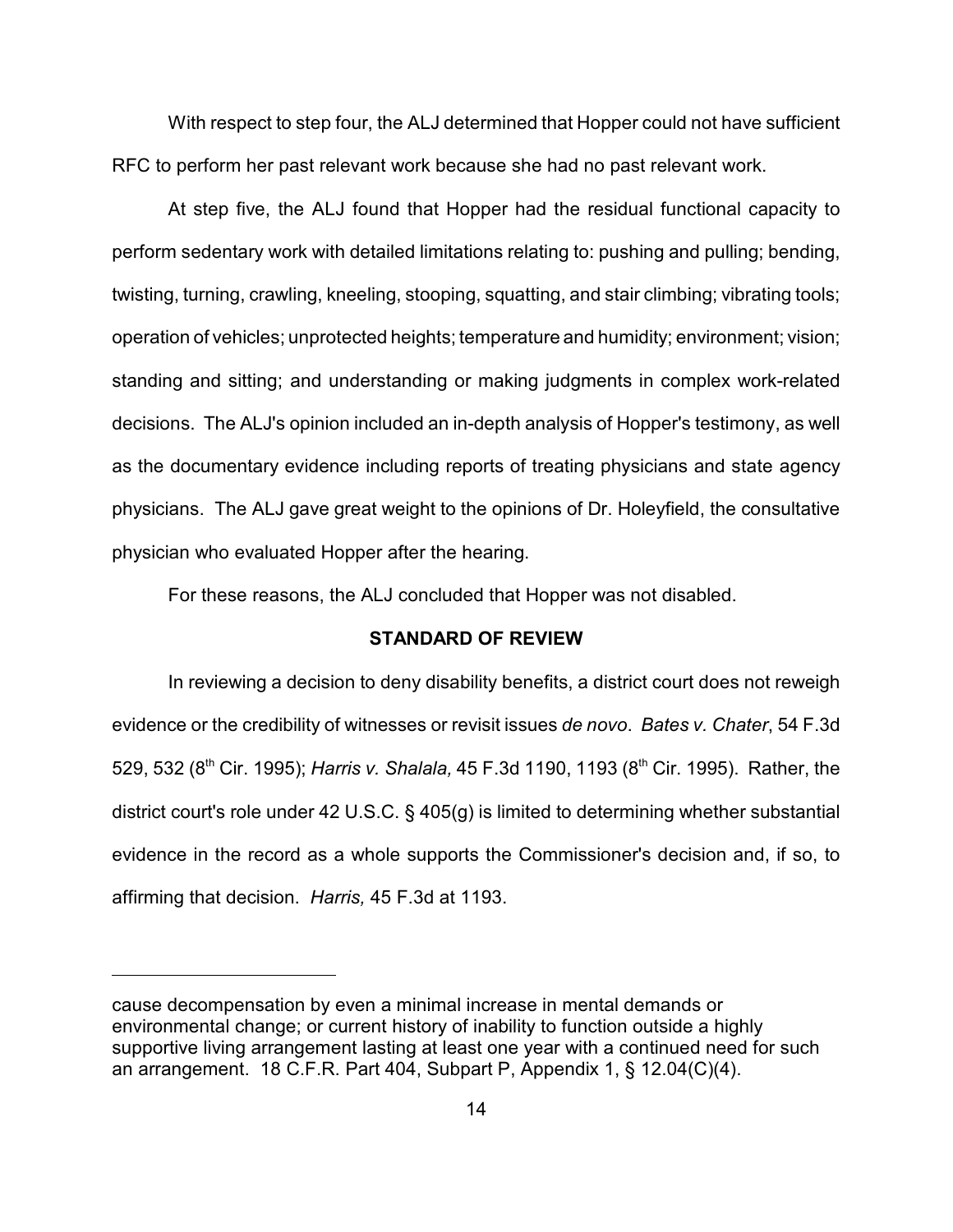"Substantial evidence is less than a preponderance, but enough that a reasonable mind might accept it as adequate to support a decision." *Holmstrom v. Massanari,* 270 F.3d 715, 720 ( $8<sup>th</sup>$  Cir. 2001). The Court must consider evidence that both detracts from, as well as supports, the Commissioner's decision. *Id.* As long as substantial evidence supports the Commissioner's decision, that decision may not be reversed merely because substantial evidence would also support a different conclusion or because a district court would decide the case differently. *McKinney v. Apfel*, 228 F.3d 860, 863 (8<sup>th</sup> Cir. 2000); *Harris,* 45 F.3d at 1193.

#### **DISCUSSION**

## *Listing 5.08*

Hopper argues that the ALJ erred in finding that her weight loss did not meet or equal the criteria set out in Listing 5.08 and also that her weight loss did not meet the durational requirement, because her weight had been persistently low since 2004.

Listing 5.08 provides: "*Weight loss due to any digestive disorder* despite continuing treatment as prescribed, with BMI of less than 17.50 calculated on at least two evaluations at least 60 days apart within a consecutive 6-month period." 18 C.F.R. Part 404, Subpart P, Appendix 1, § 5.08. Digestive disorders include: "gastrointestinal hemorrhage, hepatic (liver) dysfunction, inflammatory bowel disease, short bowel syndrome, and malnutrition." 18 C.F.R. Part 404, Subpart P, Appendix 1, § 5.00(A).

Hopper has the burden of showing that she meets the listing. *Carlson v. Astrue,* 604 F.3d 589, 593 ( $8<sup>th</sup>$  Cir. 2010). In order to "meet a listing, an impairment must meet all of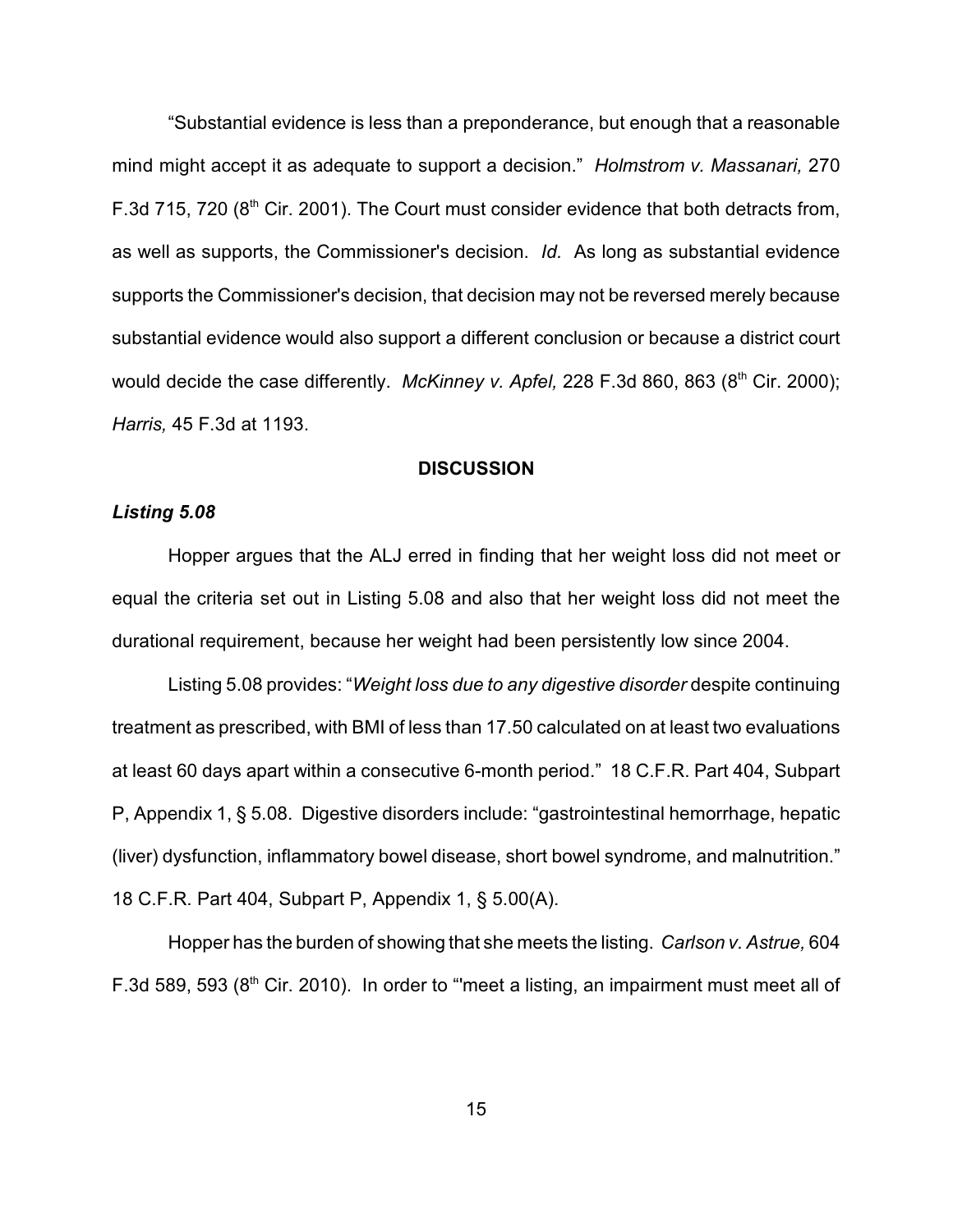the listing's specified criteria."" *Id.* (quoting *Johnson v. Barnhart*, 390 F.3d 1067, 1070 (8<sup>th</sup>) Cir. 2004)).

Hopper failed to show that her weight loss resulted form a digestive disorder. The record includes no medical opinions stating that her weight loss was attributable to a digestive disorder. Rather, the record indicates that her weight loss stemmed from stress and anxiety. Therefore, Hopper cannot meet the requirements of Listing 5.08. *Id.* (stating that the ALJ's decision that the claimant did not meet Listing 5.08 was supported by substantial evidence where the claimant did not show weight loss attributable to a gastrointestinal disorder).

Because Hopper cannot satisfy this requirement of Listing 5.08, the Court declines to address the parties' arguments regarding the duration of her weight loss and low body mass index. The ALJ's finding that Hopper did not meet Listing 5.08 is supported by substantial evidence.

#### *Dr. Holeyfield's Opinion/Residual Functional Capacity*

Hopper argues that the ALJ improperly relied on Dr. Holeyfield's opinion because it was based on a one-time examination and because his narrative opinion was inconsistent with the medical source statement that he completed with respect to Hopper's ability to work.

An ALJ must view the record as a whole in determining whether a treating physician's opinions are consistent with the evidence. "'A treating physician's opinion is generally given controlling weight, but is not inherently entitled to it.'" *Travis v. Astrue,* 477 F.3d 1037, 1041 (8<sup>th</sup> Cir. 2007) (quoting *Hacker v. Barnhart,* 459 F.3d 934, 936 (8<sup>th</sup> Cir.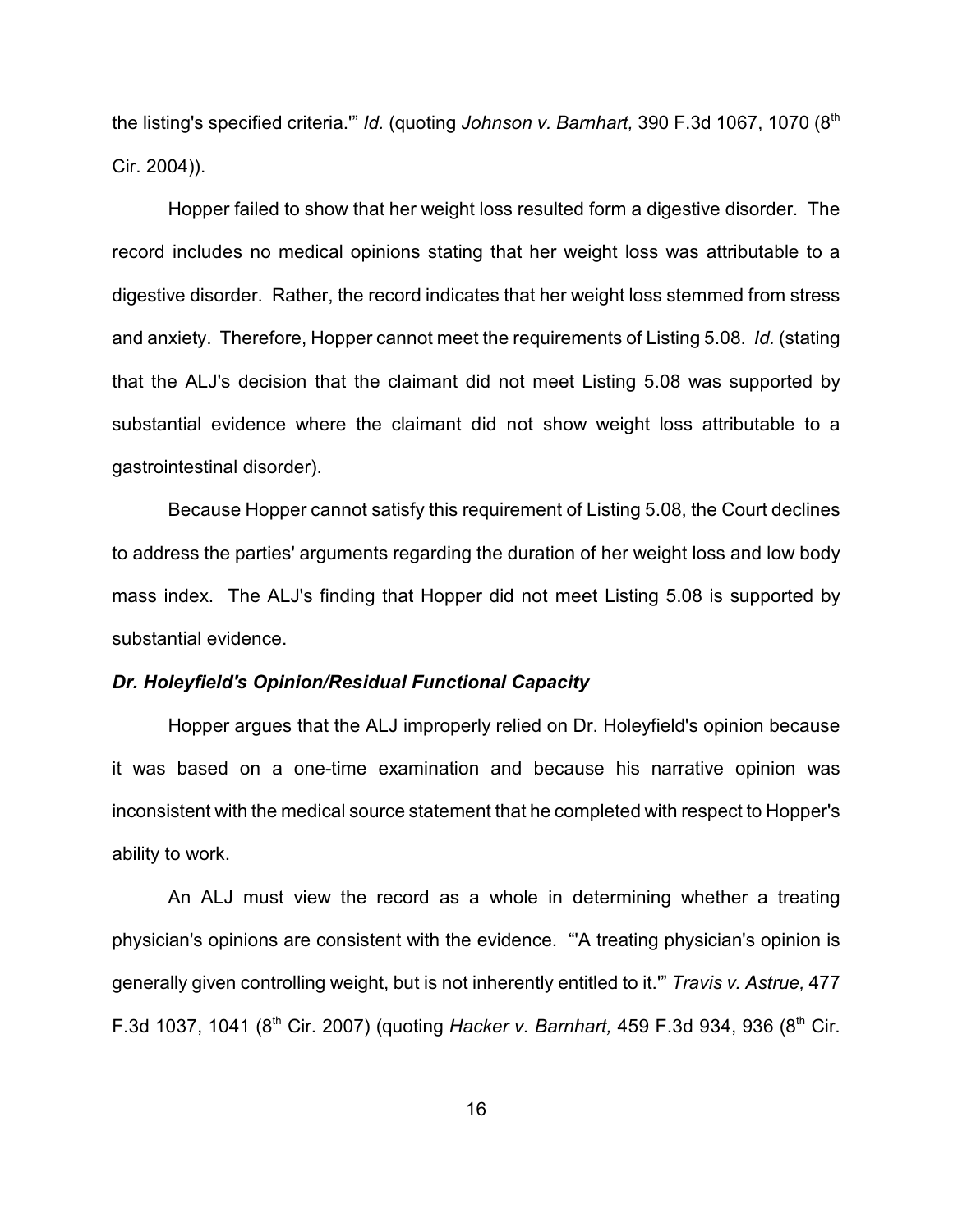2006)). An ALJ may choose not to accord weight to a treating physician's statement. A physician's opinion not supported by objective medical evidence does not support a disability finding. *Id.*

Viewing the record as a whole, it is helpful to have Dr. Holeyfield's recent and complete evaluation. As discussed below, Hopper's testimony is inconsistent with evidence in the record. Although she saw several doctors, Hopper often did not follow through with treatment recommendations, or was noncompliant with treatment, and never sought treatment for her alleged depression.<sup>9</sup> Therefore, her treating doctors' opinions are of limited use and the impairments that Hopper elected not to treat do not appear to be severe.

The ALJ did not completely discount the treating physicians' opinions. For example, he considered Dr. Siref's May 2008 opinion that Hopper's kidney issues were stable and she was fine urologically and Dr. Jarzynka's April 2008 statement that Hopper's gallbladder attacks were "self-limiting" and could be avoided by not eating fatty foods. Moreover, neither Dr. Siref nor Dr. Jarzynka opined that Hopper was disabled or could not perform sedentary work.

The ALJ also gave weight to the opinions of state agency physicians Glen Knosp, M.D. and N.E. Harley, M.D. Both doctors agreed that Hopper could do a full range of light work.

The ALJ properly gave "great weight" to Dr. Holeyfield's opinion. At the ALJ's request, Dr. Holeyfield clarified relevant inconsistencies. Substantial evidence supports

<sup>&</sup>lt;sup>9</sup> Hopper has not challenged the ALJ's assessment of her mental limitations.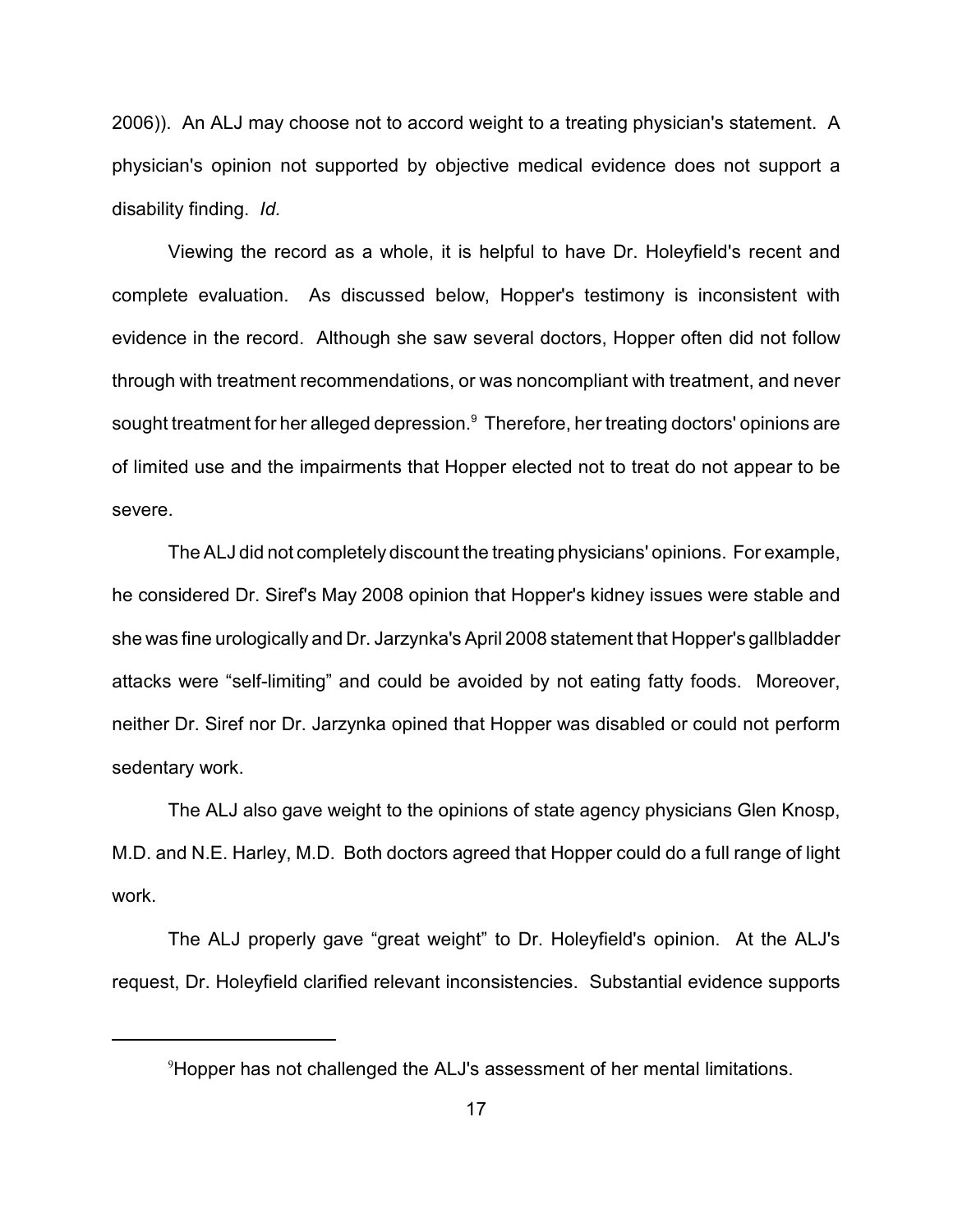the ALJ's decision that Hopper has the RFC to perform sedentary work with the exceptions detailed by the ALJ.

#### *Claimant's Credibility*

Hopper argues that the ALJ discounted her testimony. Specifically, Hopper argues that the ALJ's statement that her weight loss and fatigue might be related to alcohol consumption and appears to be related to stress is not supported by the record. Hopper also argues that if the ALJ believed that alcohol was a factor he should have followed a prescribed analysis.

In evaluating subjective complaints, an ALJ must consider: a claimant's prior work history; the duration, frequency, and intensity of the alleged pain; the effectiveness and side effects of medication; precipitating and aggravating factors; and functional restrictions. *Medhaug v. Astrue,* 578 F.3d 805, 816 (8<sup>th</sup> Cir. 2009) (quoting *Polaski v. Heckler,* 739 F.2d 1320, 1322  $(8<sup>th</sup>$  Cir. 1984)). If an ALJ discredits a claimant's testimony and states a reasoned basis for doing so, generally the ALJ's credibility determination is respected. *Jones v. Astrue,* 619 F.3d 963, 975 (8<sup>th</sup> Cir. 2010).

In this case, the ALJ very carefully evaluated Hopper's complaints of pain. He summarized the medical evidence in detail. He noted that she has not been compliant with recommended courses of treatment and has not sought treatment for some of her complaints, including depression. He referred to her diet being the cause of her gallbladder attacks. He recognized that Hopper's medical conditions caused functional limitations, but he concluded that based on the record as a whole her symptoms and limitations were not as severe as she alleged.

18